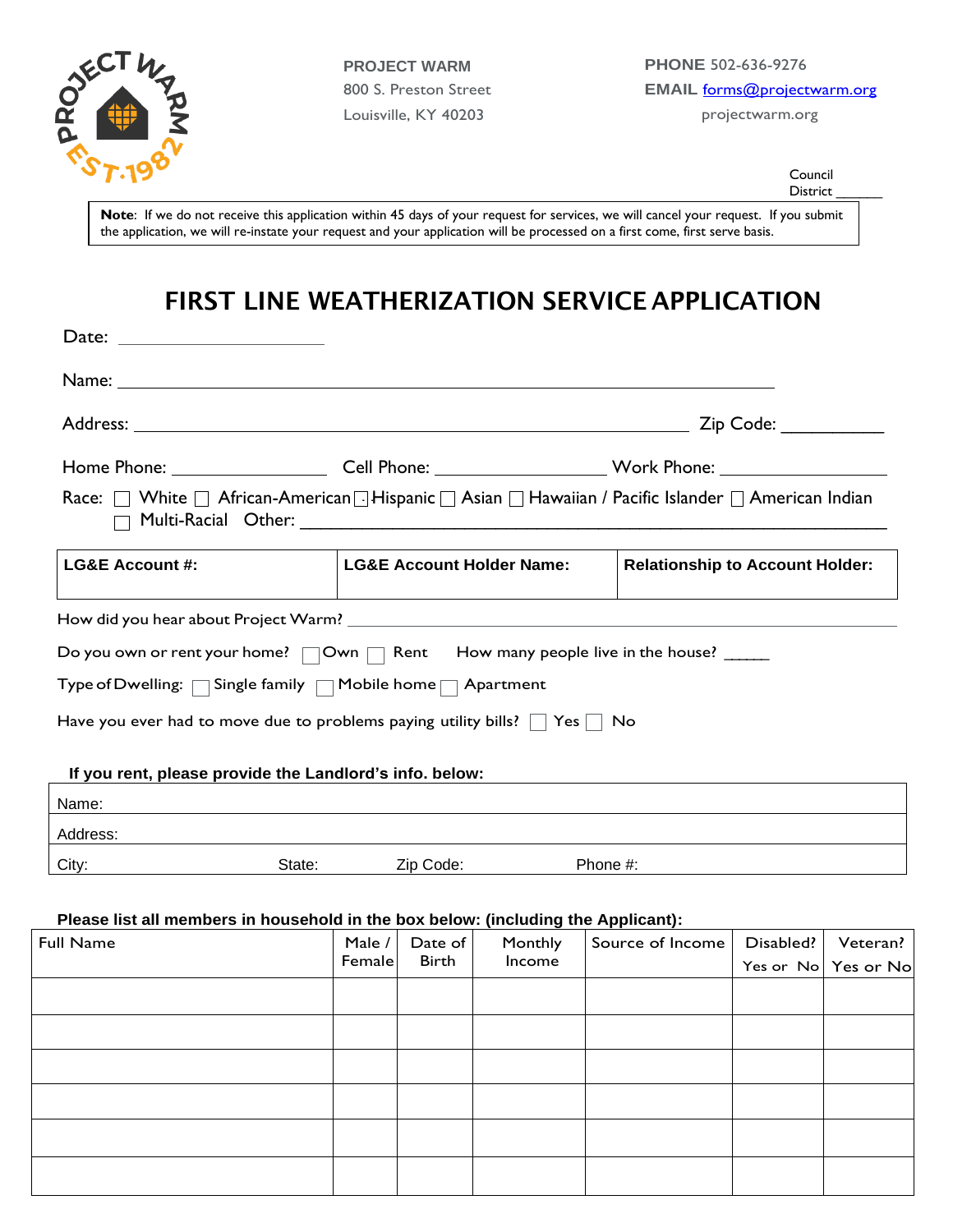

**PROJECT WARM** 800 S. Preston Street Louisville, KY 40203

**PHONE** 502-636-9276 **EMAIL** forms@projectwarm.org projectwarm.org

### **Your participation & responsibilities:**

I understand that in consideration of services being provided at my residence, I certify that the information I have provided is correct. I authorize project warm to:

1. Perform necessary conservation measures appropriate to make my home more energy efficient. I release Project Warm from responsibility for any damage to my home in connection with testing and from performing weatherization work in my home.

2. Authorize other individuals and contractors, if needed, to make repairs and/or replacements to items that may present health and safety issues.

3. Permit return visits by representatives of Project Warm. I understand that if I do not permit Project Warm and its representatives to perform the necessary inspections of all work done by contractors, the contractors may bill me for the workperformed.

4. Authorize LG&E to release all records regarding my customer services account to Project Warm including but not limited to the following: payment records, usage data, EMPP estimates, meter reading dates, service disconnection data, arrearage, billing due dates, billing amounts, partial payment agreements for both gas and electric usage.

5. I further release LG&E from any liability whatsoever arising out of release of this information and agree to hold LG&E harmless from all claims that may arise out of thisrelease.

- 6. I certify that the person receiving the services currently resides at the above described premises.
- 7. I certify that the person receiving the services will keep all scheduled appointments and otherwise comply with the agreement.

### **PLEASE INITIAL IN THE BOXES BELOW IF YOU CONSENT TO THE FOLLOWING:**

| Ask questions about your home as an opportunity to learn more about your<br>home and save money:                                                    |  |
|-----------------------------------------------------------------------------------------------------------------------------------------------------|--|
| Clear work area before we arrive by removing blinds and drapes, clearing the floor<br>around windows and doors, and having a trash can available:   |  |
| For the safety of you and our workers please secure all pets, supervise your<br>children, and refrain from smoking around our workers:              |  |
| Be prepared to assist (you or your family member) when we are working on<br>your home by asking questions, observing, lending a hand when possible: |  |

Customer Signature: 2008 and 2008 and 2008 and 2008 and 2008 and 2008 and 2008 and 2008 and 2008 and 2008 and 2008 and 2008 and 2008 and 2008 and 2008 and 2008 and 2008 and 2008 and 2008 and 2008 and 2008 and 2008 and 2008

LG&E Account Holder Signature: Date: Date: Date: Date: Date: Date: Date: Date: Date: Date: Date: Date: Date: Date: Date: Date: Date: Date: Date: Date: Date: Date: Date: Date: Date: Date: Date: Date: Date: Date: Date: Date: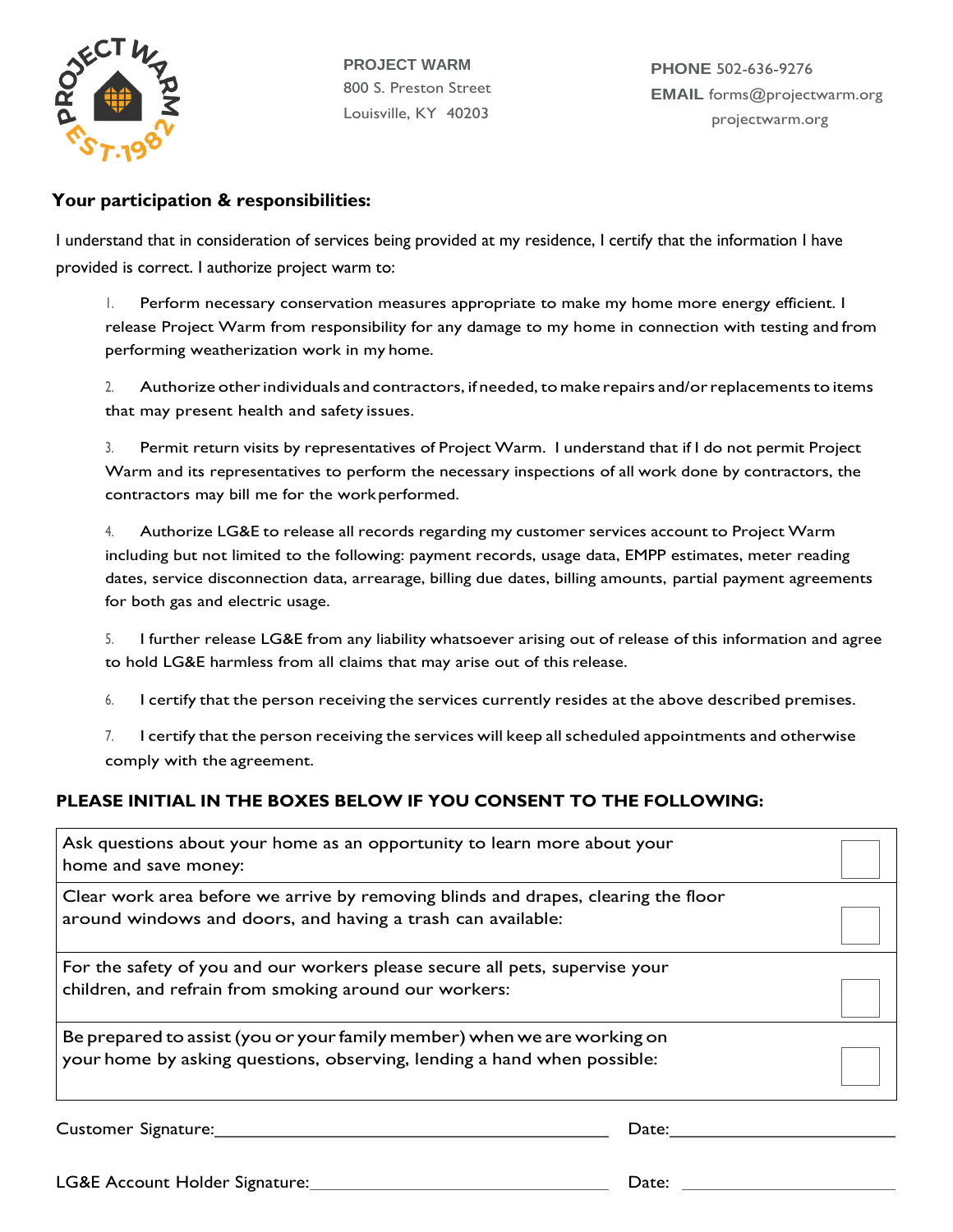#### **FIRST LINE WEATHERIZATION, a FREE Project Warm Service**, assists eligible households lower



their energy usage by sealing air leaks around the home. This will keep homes cooler in the summer and warmer in the winter.

#### **To be eligible for service:**

- 1) Your **household's gross, monthly income must fall within 200%**  of the current Health and Human Services Poverty Guidelines.
- **2)** You must live in **Jefferson County, Kentucky.**
- 3) You must receive **utility service from LG&E**.

*Weatherization services may include: weather-stripping doors, caulking or* 

*sealing around windows, baseboards, doorways and cracks that allow outside air* 

*into the home. Other small home repairs such as: adjusting doors, replacing* 

*broken window glass and fixing windows that do not open or close properly.*

#### **Please Complete This Application & Return With The Following Information:**

- 1) **Siqnature(s)** of applicant and LG&E account holder.
- 2) **Proof of Gross Monthly Income** for each family member, listing name & address, such as:
	- a. Paycheck stubs: If paid weekly, send 4 recent paycheck stubs. If paid biweekly send 2 recent paycheck stubs. If paid monthly, send your most recent paycheck stub.
	- b. K-TAP benefits letter: Form that lists your Gross Income and list of dependents.
	- c. Social Security or Disability Award letter for this year or bank deposit statement showing direct deposit.
	- d. Food Stamp Award letter listing earned and unearned income.
	- e. Most recent tax returns (**only if self-employed**).

#### 3) **If you rent**:

Your landlord's information (name, address **[no PO Box #s]**, zip code & phone number) is required. A Letter of Authorization will be sent separately to your landlord.

- $\nabla$ *Child support does not need to be reported.*
- *Incomplete applications will result in processing and scheduling delays.*  $\nabla$
- *This is a year-round program. Return application in enclosed envelope as soon as possible*  ⊠ *(makesure you put a stamp on it).*

Please call **636-9276** with questions, for further information, or to sign up friends and relatives.

| <b>Size of Household</b> | 100%     | 200%     |  |  |
|--------------------------|----------|----------|--|--|
|                          | \$13,590 | \$27,180 |  |  |
| $\mathcal{P}$            | \$18,310 | \$36,620 |  |  |
| 3                        | \$23,030 | \$46,060 |  |  |
|                          | \$27,750 | \$55,500 |  |  |
| 5                        | \$32,470 | \$64.940 |  |  |
| 6                        | \$37,190 | \$74,380 |  |  |
|                          | \$41,910 | \$83,820 |  |  |
| 8                        | \$46,630 | \$93,260 |  |  |

### **2022 POVERTY LEVELS**

Financial Support from LG&E-KU, Louisville Metro Government, The UPS Foundation, and other generous supporters P:\PW Rebrand 2018 (UofL)\Blank First Line App & Instructions 2019 – Rebrand